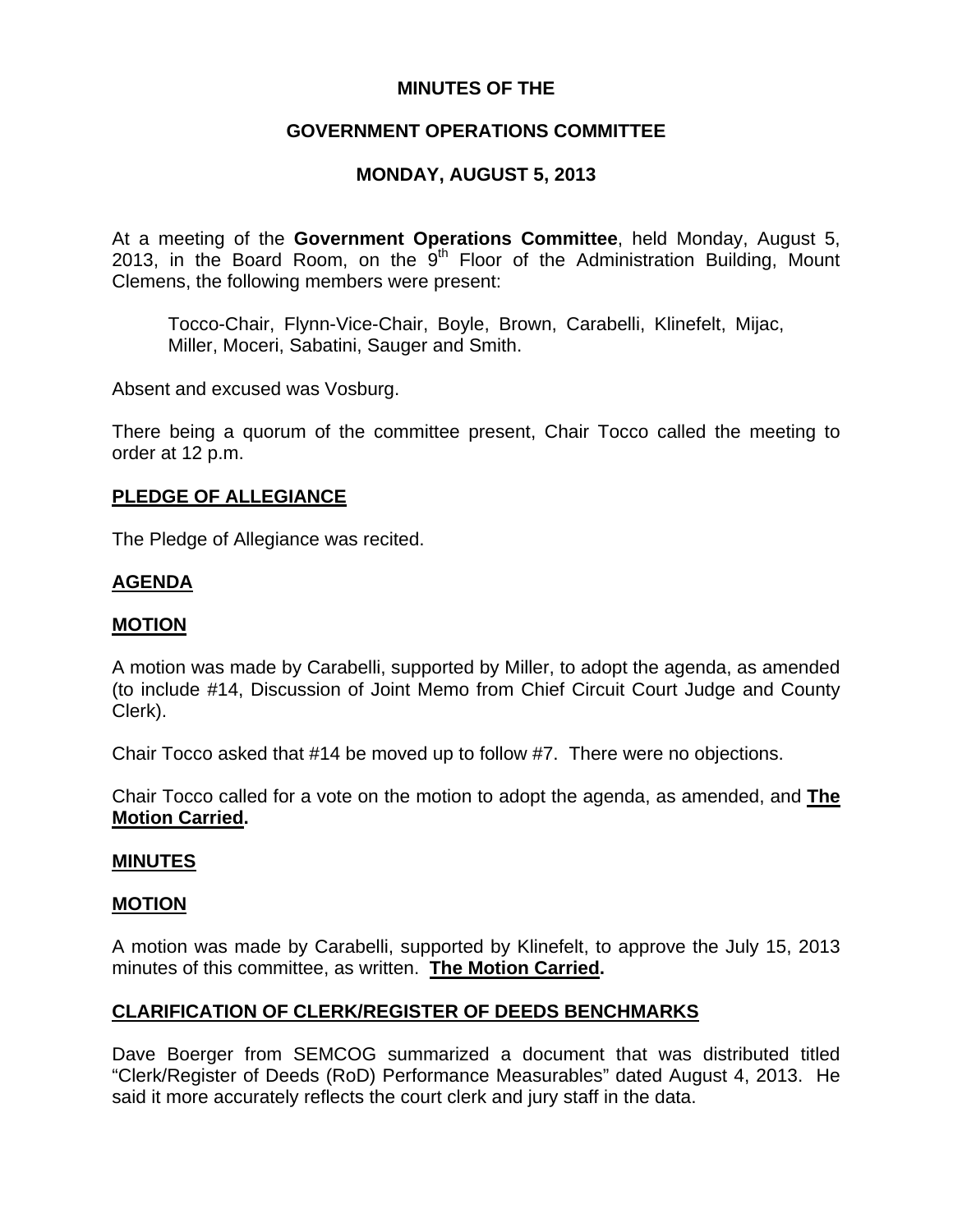## **MOTION**

A motion was made by Smith, supported by Carabelli, to receive and file the document titled "Clerk/Register of Deeds (RoD) Performance Measurables" dated August 4, 2013. **The Motion Carried.** 

## **BUDGET AMENDMENT/CIRCUIT COURT/COUNTY CLERK**

Todd Schmitz, Chief Deputy County Clerk, gave an overview of the request.

Commissioner Brown asked if the Finance Department supports this budget amendment request and Mr. Provenzano replied yes.

## **MOTION**

A motion was made by Mijac, supported by Sauger, to forward to the Finance Committee a recommendation to approve the transfer of \$15,000 from the 2013 Circuit Court budget to the 2013 County Clerk budget to provide funding for Clerk staff overtime for court-related work; Further, this budget action addresses budgetary issues only. It does not constitute the Commission's approval of any County contract. If a contract requires Commission approval under the County's Contracting Policy or the County's Procurement Ordinance, such approval must be sought separately. **The Motion Carried.** 

## **DISCUSSION OF 7-31-13 JOINT MEMO FROM CHIEF CIRCUIT COURT JUDGE AND COUNTY CLERK**

Board Chair Flynn stated the memo provides a timeline of discussions between the Court and Clerk to date, as well as a collaborative solution proposal. He said this will be addressed more completely at a future Finance Committee meeting and felt a resolution should be handled within this budget cycle.

The following commissioners spoke: Carabelli, Klinefelt, Tocco, Moceri, Flynn and Brown.

#### **MOTION**

A motion was made by Smith, supported by Brown, to receive and file the joint memo from the Chief Circuit Court Judge and the County Clerk dated 7-31-13. **The Motion Carried.** 

## **INTERVIEW OF KATHERINE BENFORD, CANDIDATE FOR OFFICE OF SENIOR SERVICES DIRECTOR**

Katherine Benford was present.

The following commissioners spoke: Carabelli and Moceri.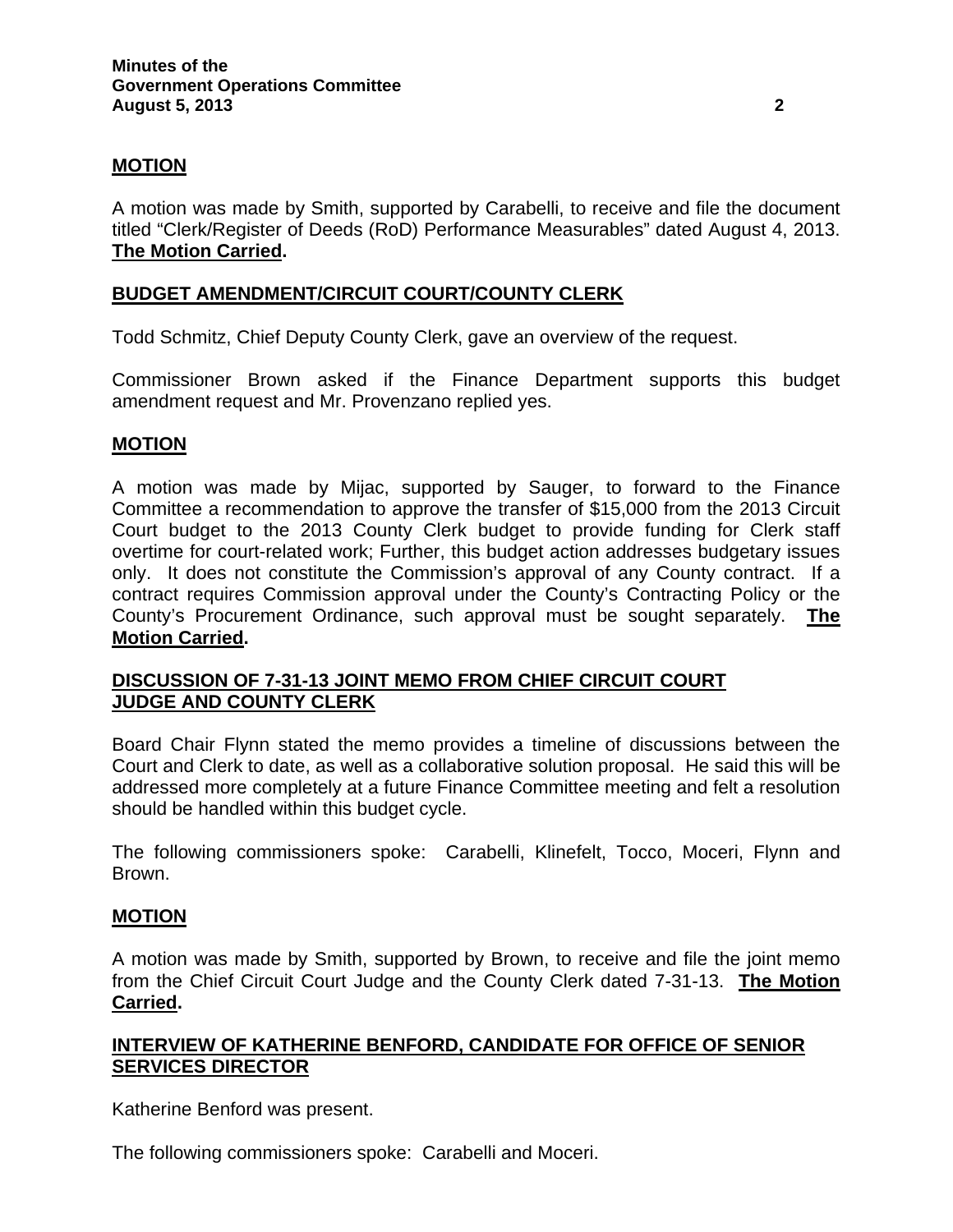## **MOTION**

A motion was made by Carabelli, supported by Miller, to receive and file the interview with Katherine Benford. **The Motion Carried.** 

#### **CONFIRMATION OF OFFICE OF SENIOR SERVICES DIRECTOR APPOINTMENT**

## **COMMITTEE RECOMMENDATION – MOTION**

A motion was made by Carabelli, supported by Miller, to recommend that the Board of Commissioners approve the County Executive's appointment of Katherine Benford as the Director of the Macomb County Office of Senior Services; Further, a copy of this Board of Commissioners' action is directed to be delivered forthwith to the Office of the County Executive. **THE MOTION CARRIED.**

## **DEPARTMENTAL BUDGET REVIEW – CORPORATION COUNSEL**

Pete Provenzano summarized the proposed budget for Corporation Counsel. He noted there is no change in personnel and the increase in expenditures is due to furlough days being eliminated, as well as other pension costs.

The following commissioners asked questions of Mr. Provenzano and Skip Maccarone, Interim Corporation Counsel: Moceri, Miller, Carabelli, Klinefelt, Sabatini, Flynn and Tocco.

#### **MOTION**

A motion was made by Carabelli, supported by Sauger, to receive and file the departmental budget review for Corporation Counsel. **The Motion Carried**.

#### **DISCUSSION ON CORPORATION COUNSEL APPOINTMENT**

Board Chair Flynn provided a summary of the posting and steps that occurred up to the County Executive's selection of an appointment nominee and stated the concerns expressed by commissioners regarding the process and qualifications of the candidate.

He said he had met with the candidate and had expressed the commissioners' concerns. The candidate was invited to Thursday's Full Board meeting so that commissioners could hear from him directly. He said he was not sure when the approval would be placed on an agenda for action.

The following commissioners spoke: Brown and Tocco.

#### **MOTION**

A motion was made by Brown, supported by Sabatini, to receive and file the discussion on the Corporation Counsel appointment. **The Motion Carried.**